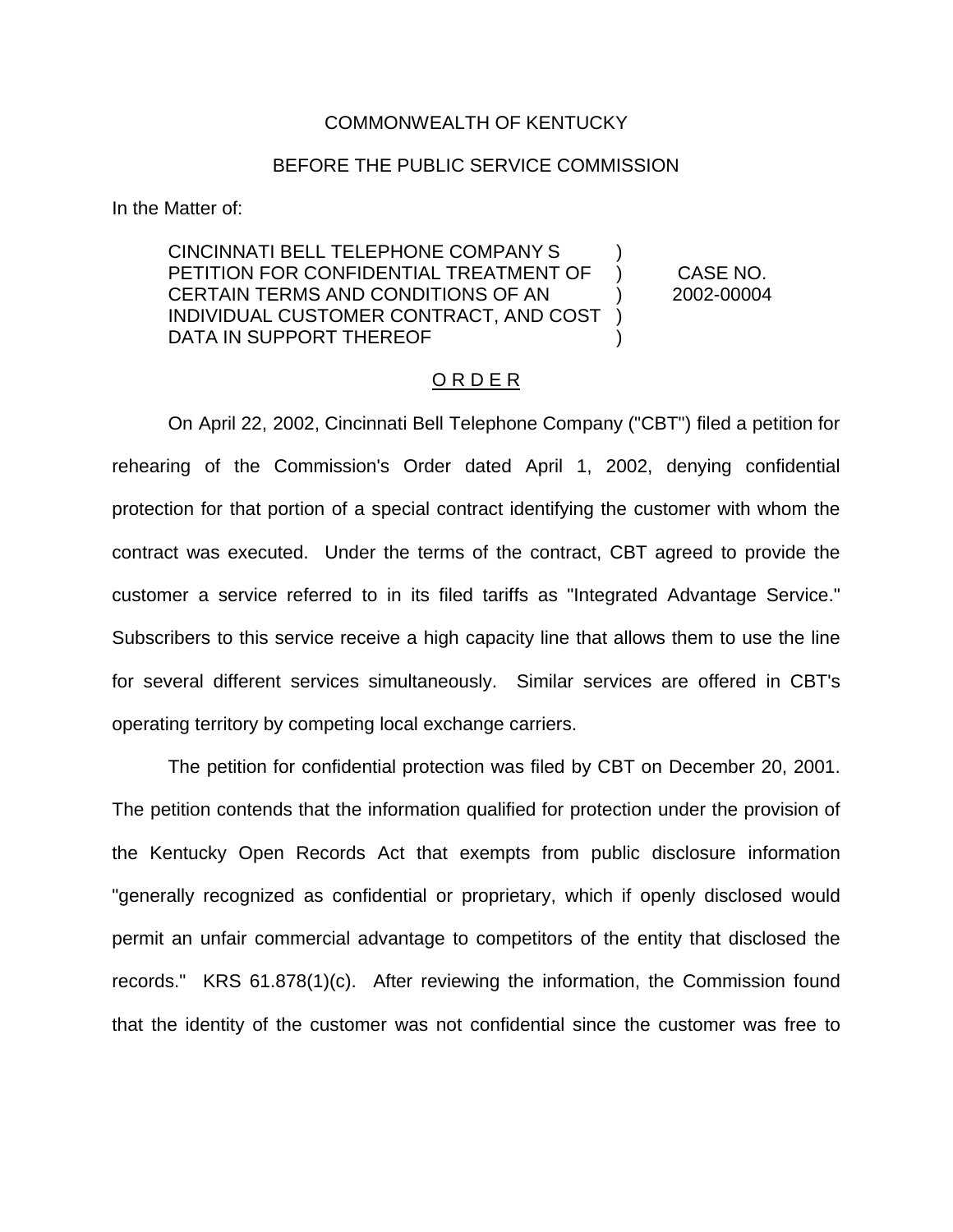disseminate the information to anyone and that, in any event, the identity of the customer would be of little value to CBT's competitors. The Commission's Order denying confidential protection was made on the basis of those findings and followed the standards established by the Supreme Court in *Southeastern United Medigroup, Inc. vs. Hughes,* 952 S.W. 2d 195 (1997). There the Court held, at page 199, that information is entitled to protection if it is established that it is "confidential or proprietary and that disclosure would permit an unfair commercial advantage to competitors of the entity that disclosed the information."

In its petition for rehearing CBT again contends that the information is exempt from public disclosure under KRS 61.878(1)(c). But in addition, CBT also contends that the information is entitled to protection under KRS 61.878(1)(k). That paragraph exempts from public disclosure [a]ll public records or information the disclosure of which is prohibited by federal law or regulation.

#### Information Having Competitive Value

While CBT agrees that the test established in the *Southeastern* case for determining whether information qualifies for protection under KRS 61.878(1)(c) is controlling, CBT disagrees with the Commission's finding that the information would have little competitive value to CBT's competitors. In its petition for rehearing, CBT argues instead that knowledge of the identity of its customers subscribing to the service would be useful to its competitors in developing marketing strategies for their services that compete with CBT's Integrated Advantage Service. As an example, CBT states that the information could be used to create a list of potential customers for the competing services they offer. These customers could then be targeted by the

-2-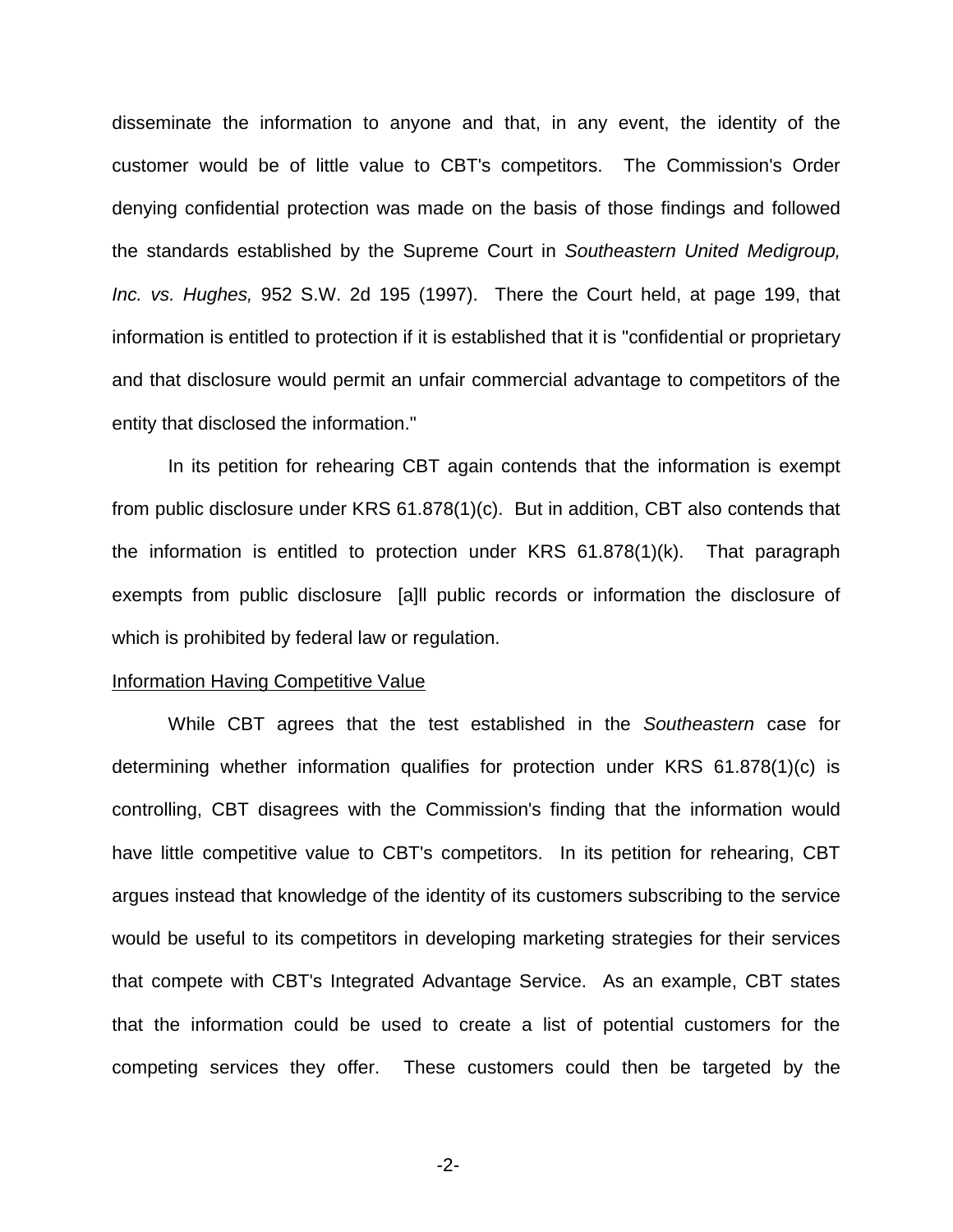competitors as part of a customer-specific marketing campaign. The Commission, after considering the facts and the nature of the service, disagrees with CBT's analysis.

The decision in the *Southeastern* case sets forth a two-pronged test for determining whether information is entitled to protection under KRS 61.878(1)(c). First, it must be established that the information is confidential. That is simply not the case here. The customer whose identity CBT seeks to withhold is under no obligation not to disclose its relationship with CBT. Furthermore, as noted in the original Order, the fact that CBT was aware that Intermedia, a CBT competitor, had offered a similar service to the customer indicates a willingness on the part of the customer to reveal its identity if that would serve the customer's purpose. Thus, as noted in the Order, the allegation in the original petition that the information is not known outside of CBT is inaccurate, and the information does not satisfy the first prong of the test.

But even if the information were not known outside of CBT, it would still fail to qualify for protection under the second prong of the test. Under that prong, it must be demonstrated that the information has more than trivial value to CBT's competitors. However, after analyzing the service in terms of its potential market, the Commission concluded that the information lacked substantial value. That conclusion was based on the Commission's finding that the service offered benefits to subscribers that would be appealing to almost any small business. Given the large size of the potential market for the service, the Commission reasoned that the identity of a particular small business using the service would have no significant value. After reexamining the facts for the purpose of the rehearing petition, the Commission reaches the same conclusion and

-3-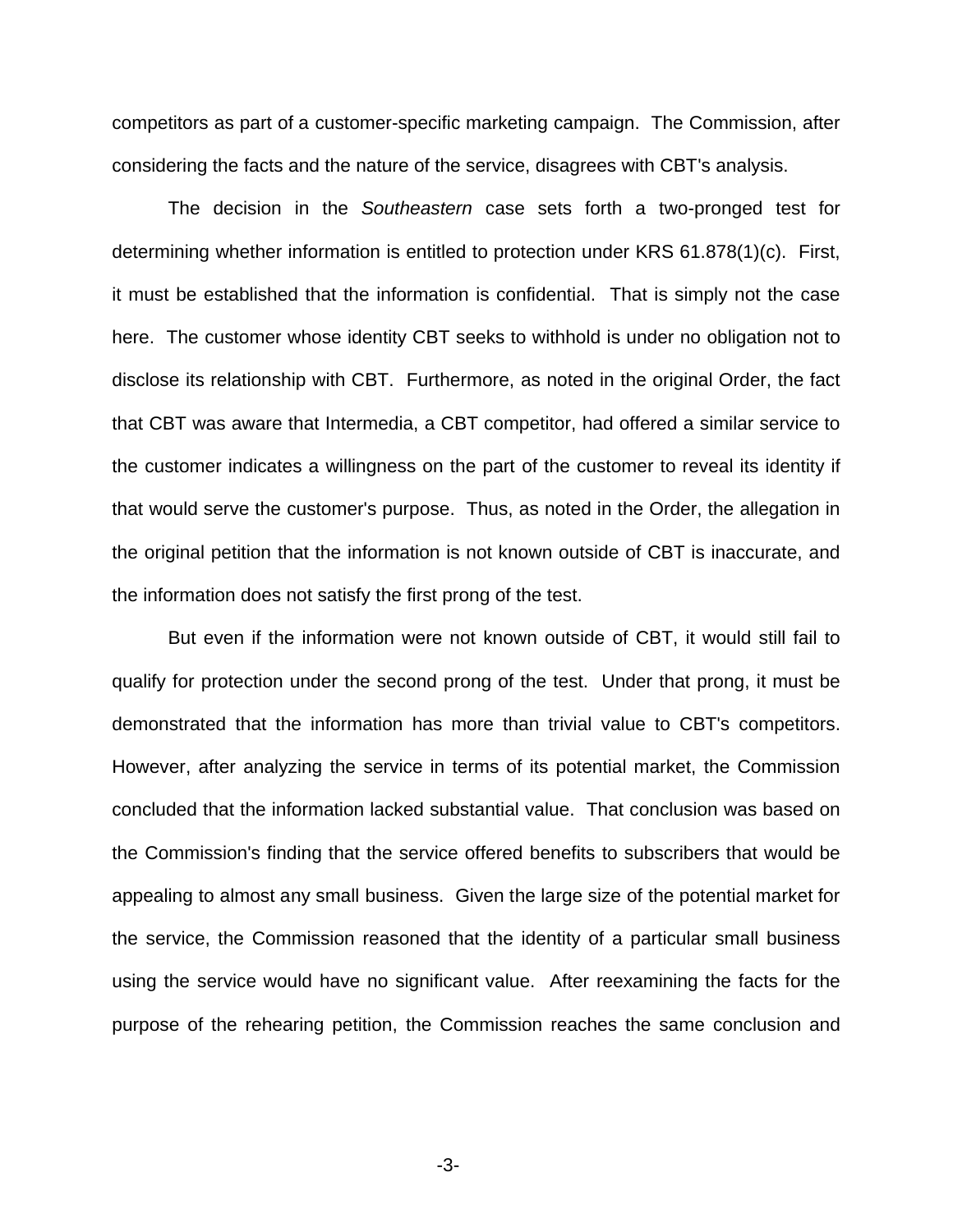reaffirms its decision that the information does not qualify for exemption under KRS 61.878(1)(c).

Information Protected From Disclosure Under Federal Law

As an alternative ground for protection, CBT contends that the information qualifies as Customer Proprietary Network Information ("CPNI") under Section 222 of the 1996 Telecommunications Act. 47 USCA Section 222. This section was enacted by Congress to protect the privacy rights of telecommunication customers by restricting their carriers use or disclosure of information concerning their customers usage of the services they purchase. Specifically, subsection (c) provides in part:

(1) Privacy requirements for telecommunications carriers

Except as required by law or *with the approval of the customer*, a telecommunications carrier that receives or obtains customer proprietary network information by virtue of its provision of a telecommunications service, shall only use, *disclose,* or permit access to individually identifiable customer proprietary network information in its provision of (A) the telecommunication service from which such information is derived, or (B) services necessary to, or used in, the provisions of such telecommunications service, including the publishing of directories.

47 U.S.C. 222 (Emphasis added).

CPNI includes service offerings to which a customer subscribes, and CBT contends that it is prohibited by *Section 222* from disclosing the identity of a customer receiving Integrated Advantage Service, unless the customer has given CBT approval to disclose the information.

Though CBT in making this argument asserts the privacy rights of its customer, it does not allege that the customer has either given or denied express approval to disclose the information. Therefore, assuming that the identity of a customer qualifies for protection as CPNI under *Section 222*, the question becomes: what constitutes the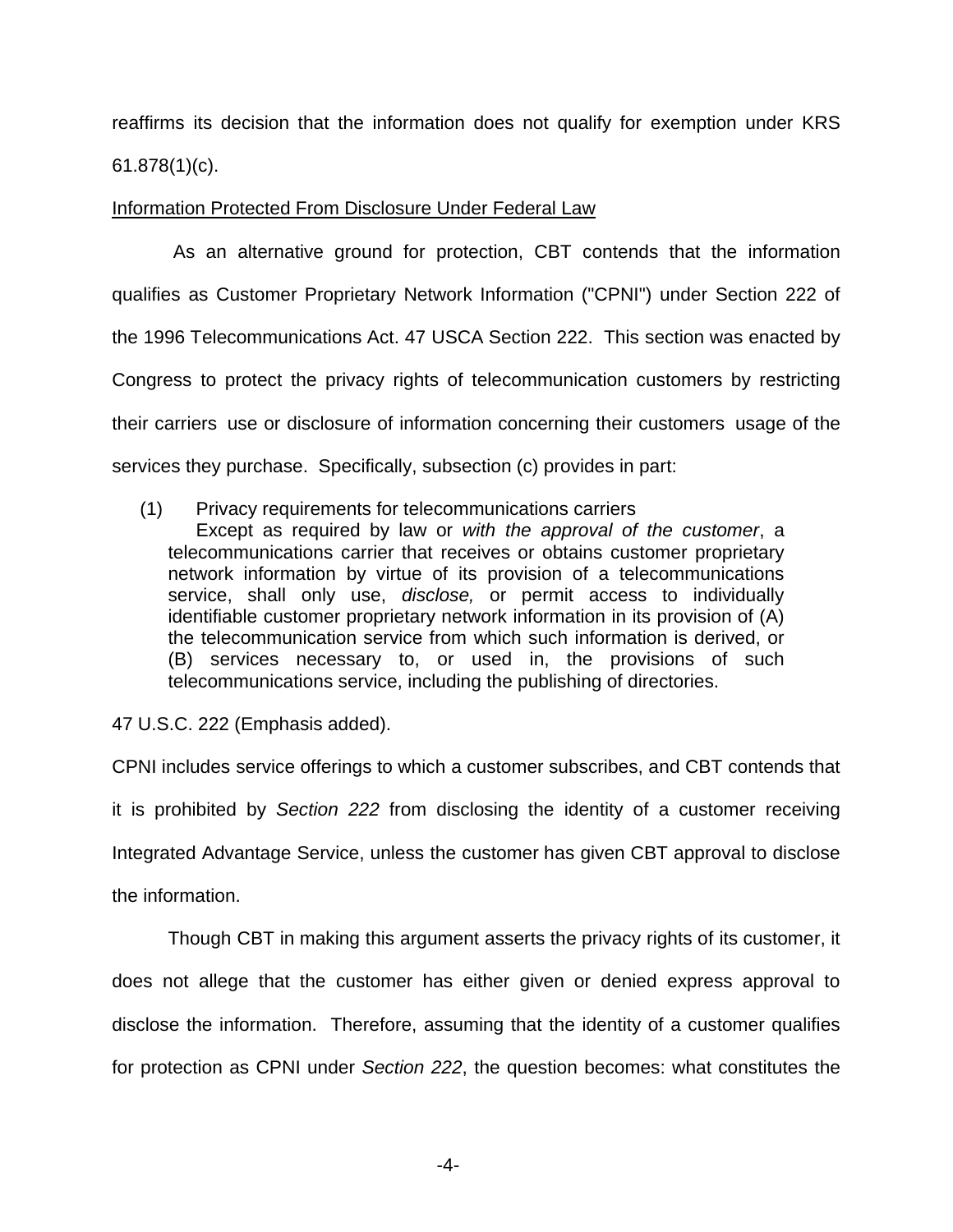approval sufficient to allow a carrier to disclose the information? The issue was addressed by the Federal Court of Appeals for the Tenth Circuit in *U.S. West, Inc. v. F.C.C.*, 182 F.3d 1224 (C.A. 10, 1999). That case concerned a Federal Communications Commission ("FCC") order adopting a regulation that was promulgated to clarify the provisions of Section 222. In particular, *U.S. West* challenged the provisions of 47 CFR 64.2007, contending that they violated its free speech rights under the First Amendment.

47 CFR 64.2007 requires telecommunication carriers to obtain express prior approval from a customer before using the customer's CPNI for marketing purposes. This method was referred to in the decision as the "opt-in" approach. Given the ambiguous wording of the statute, the FCC acknowledged in *U.S. West,* 182 F.3d at 1230, that it could have chosen other approaches, including an "opt-out" approach that would have inferred approval "from the customer-carrier relationship unless the customer specifically requested that his or her CPNI be restricted." U.S. West objected to the opt-in approach and on appeal contended that the FCC regulation unreasonably restricted its free speech rights under the First Amendment. After a review of the regulation, the court agreed with U.S. West. Citing the Supreme Court decision in *Central Hudson Gas & Electric Corp. vs. Public Service Commission of New York*, 447 U.S. 557, 100 S.Ct. 2343, 65 L. Ed2d 341 (1980), the court found that the regulation was more restrictive than necessary to protect the customer s privacy interests and vacated the Order.

Although the decision in *U. S. West* did not advocate any particular method for obtaining customer approval, the decision makes it clear that the "*approval of the* 

-5-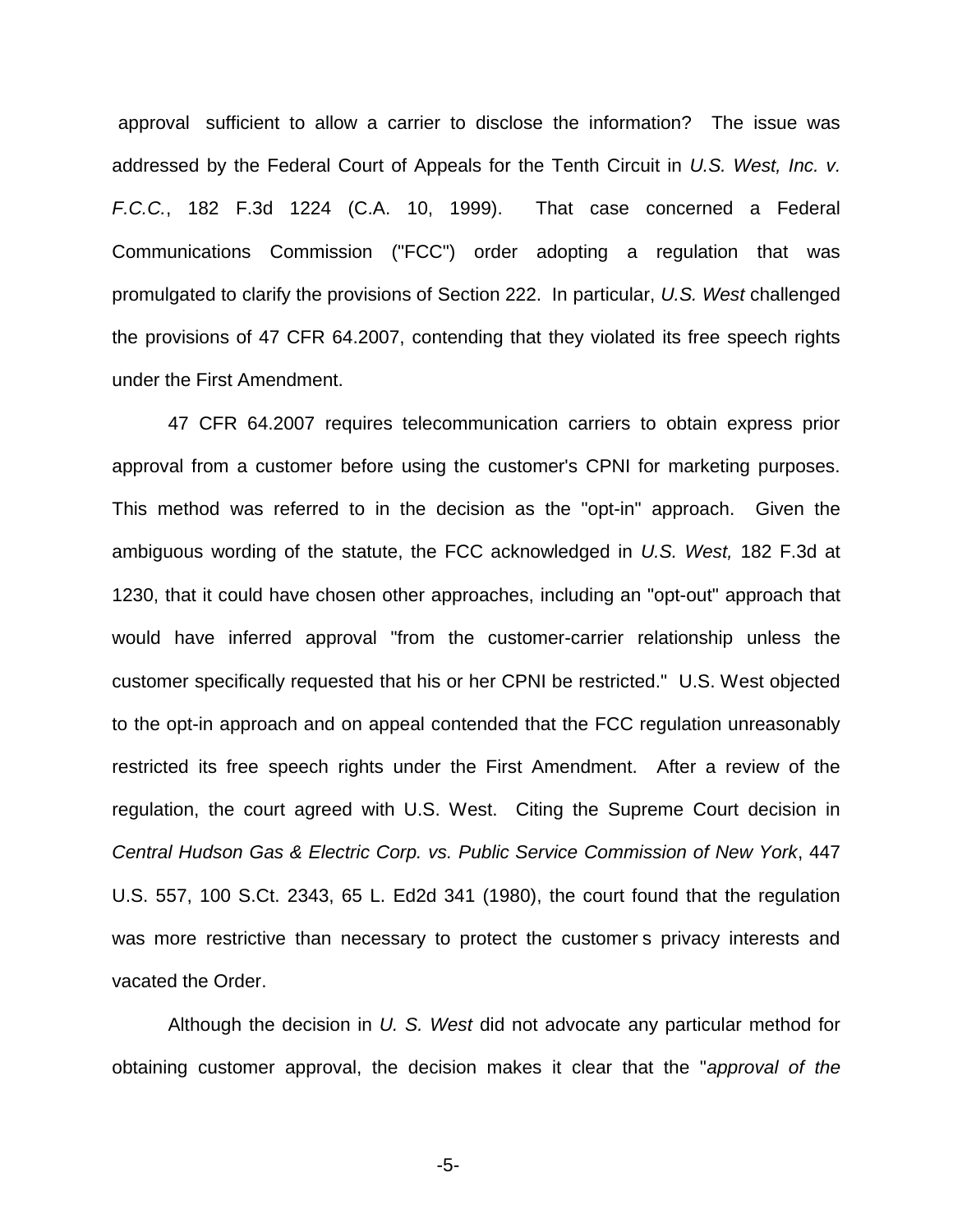*customer*" referred to in Section 222(c)(1) of the Telecommunications Act should not be construed to mean the customer's *prior express* approval. Therefore, CBT's position that the customer's identity is protected under federal law because the customer has not authorized its disclosure is contrary to the decision in *U.S. West.* Thus, the information is not protected under  $61.878(1)(k).$ <sup>1</sup>

### **Conclusion**

The petition for rehearing filed by CBT does not establish that disclosure of the identity of the customer to whom it has contracted to provide Integrated Advantage Service is likely to cause CBT competitive injury. Nor does it establish that the information is protected from disclosure under federal law. Therefore, the petition should be denied and the Commission's Order entered April 1, 2002 denying confidential protection for the information should be reaffirmed.

This Commission, being otherwise sufficiently advised, HEREBY ORDERS that:

1. The petition for rehearing of the Order entered April 1, 2002 to protect as confidential the identity of a customer with whom CBT executed a special contract for Integrated Advantage Service is denied.

2. The information sought to be protected shall be held and retained by the Commission as confidential for an additional 20 days, at the expiration of which it shall be placed in the public record and be open for public inspection.

<sup>1</sup> Because we find that *U.S. West* disposes of CBT's arguments in regard to nondisclosure by carriers, we need not reach the issue of whether the federal statutes and regulations purport to regulate disclosure by governmental bodies such as this Commission.